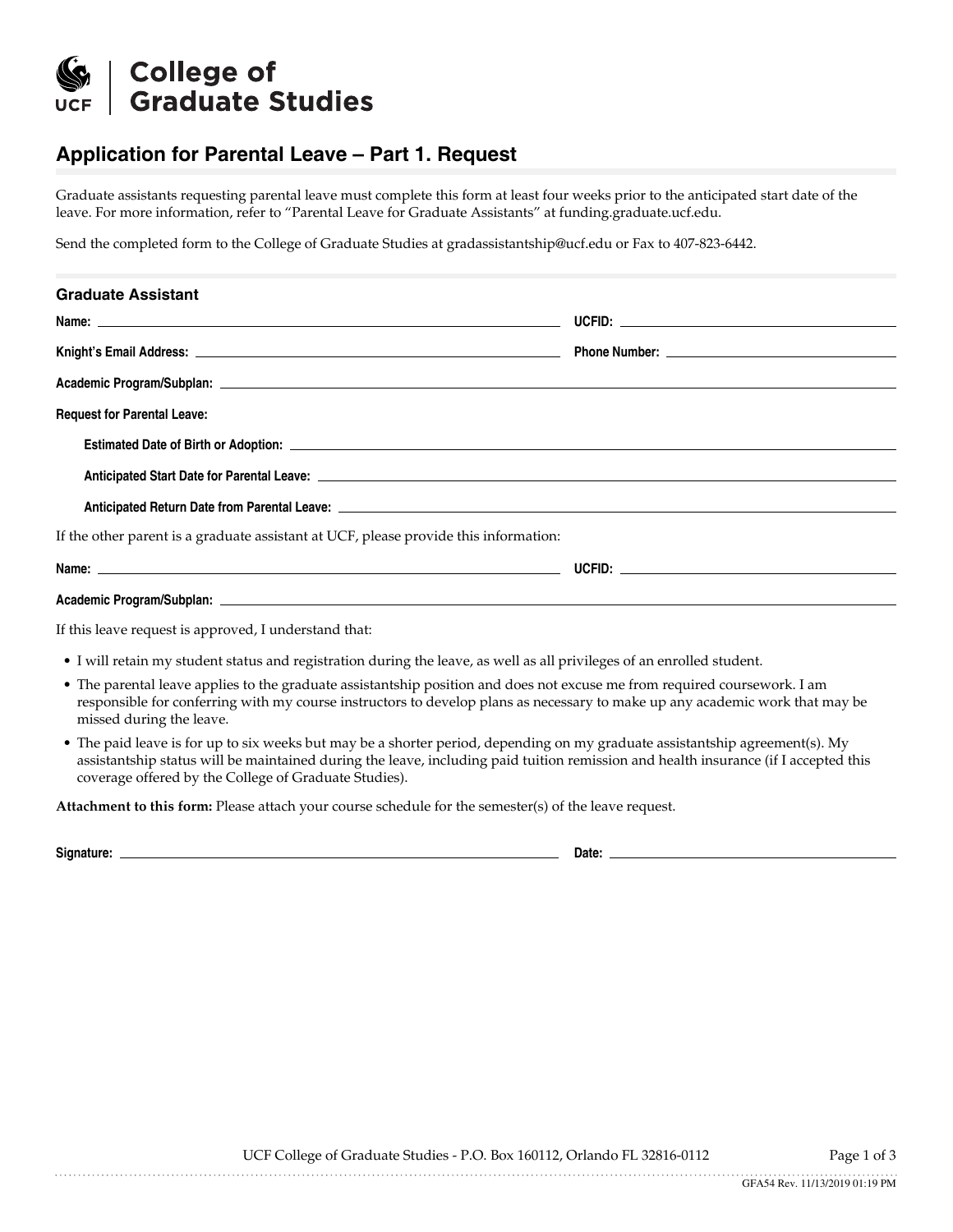### **Academic Program Approval**

The duration of the parental leave applies specifically to the graduate assistantship position. However, Academic Program Approval indicates that all faculty who are involved with the student's graduate study have been informed and will work with the student to develop and complete plans as necessary to make up the academic work missed during the parental leave.

If this leave request is approved, the College of Graduate Studies will pay the assistantship stipend equal to the rate of the existing assistantship agreement(s) during the approved leave period. Arrangements for this payment will be coordinated with the contact person provided below.

If you wish, you may hire a replacement at your own expense to fill the duties of the student on leave. This hire may be done using a short-term OPSGRD or a Supplemental Assignment for an existing graduate assistant. The Supplemental Assignment will be approved by the College of Graduate Studies as long as the replacement is in good academic standing with at least a Graduate Status GPA of 3.00 and has a history of academic progress in the degree program.

#### **Agreement ID(s) for all active assistantship agreements for this student during the anticipated leave period:**

**Hiring Department** - Provide the contact person to process ePAF(s) for funding account changes:

|                                     |                                                              | Approval Signatures: Individuals listed below will receive notice via email of the leave request decision. |  |
|-------------------------------------|--------------------------------------------------------------|------------------------------------------------------------------------------------------------------------|--|
| <b>Faculty Advisor:</b>             |                                                              |                                                                                                            |  |
|                                     |                                                              |                                                                                                            |  |
|                                     |                                                              |                                                                                                            |  |
| <b>Program Director:</b>            |                                                              |                                                                                                            |  |
|                                     |                                                              |                                                                                                            |  |
|                                     |                                                              |                                                                                                            |  |
| <b>Chair of Department:</b>         |                                                              |                                                                                                            |  |
|                                     |                                                              |                                                                                                            |  |
|                                     |                                                              |                                                                                                            |  |
| <b>College of Graduate Studies:</b> |                                                              |                                                                                                            |  |
| $\Box$ Approved                     | $\Box$ Denied                                                |                                                                                                            |  |
|                                     |                                                              |                                                                                                            |  |
|                                     | Jennifer Parham, Assistant Dean, College of Graduate Studies |                                                                                                            |  |
| Comments:                           |                                                              |                                                                                                            |  |
|                                     |                                                              |                                                                                                            |  |
|                                     |                                                              |                                                                                                            |  |
|                                     |                                                              |                                                                                                            |  |
|                                     |                                                              |                                                                                                            |  |
|                                     |                                                              |                                                                                                            |  |
|                                     |                                                              |                                                                                                            |  |

UCF College of Graduate Studies - P.O. Box 160112, Orlando FL 32816-0112 Page 2 of 3